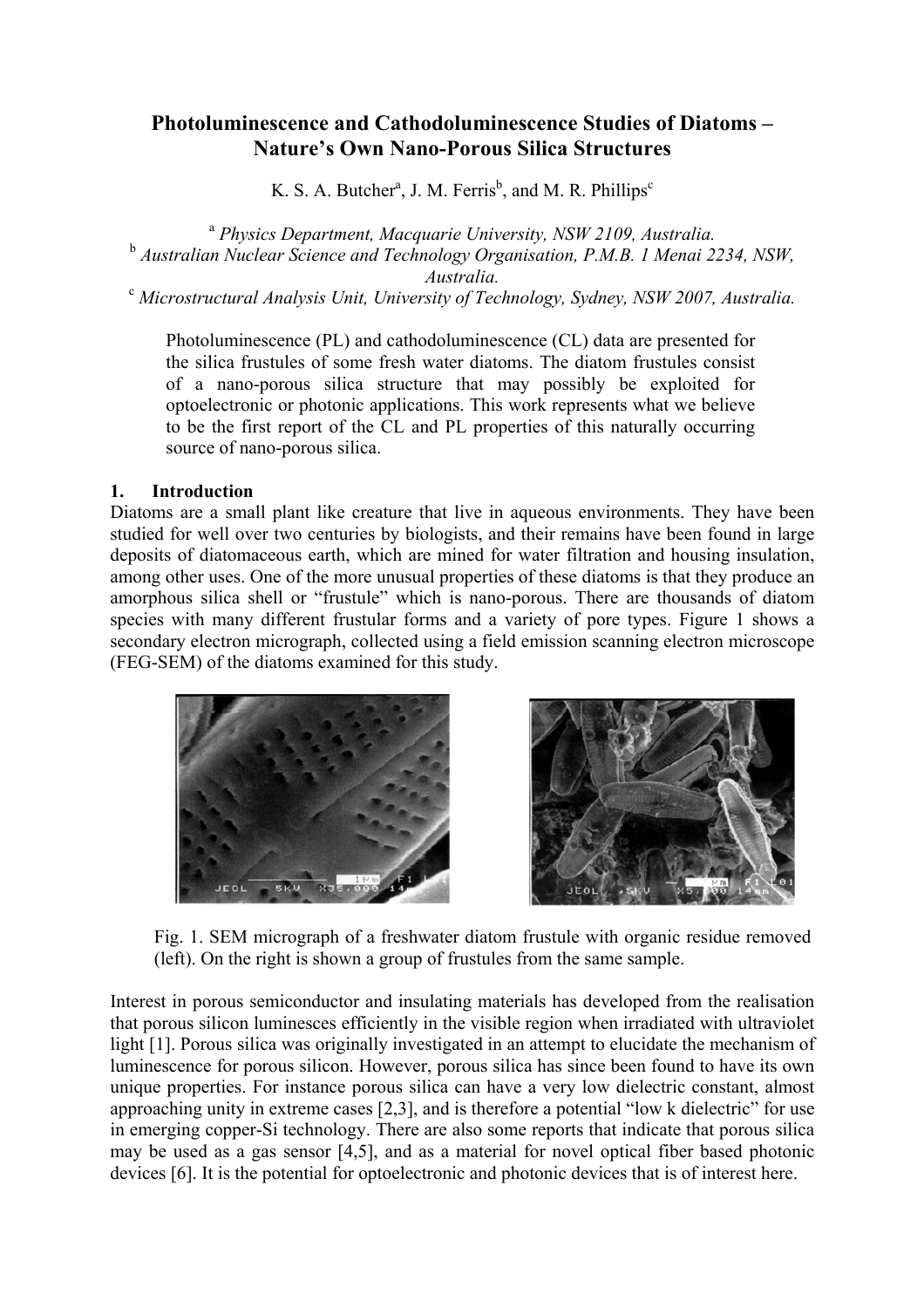Marine species typically have more elaborate shapes than freshwater species of diatoms. The complex architecture of diatom frustules is beautifully illustrated in the scanning electron micrographs of the 'Generic atlas' in [7]. The pores in diatom valves range in diameter from >  $1\mu$ m to  $\leq 10$  nm [7] and can be simple circular or elongate pores through thin siliceous plates, tube-like structures in more heavily silicified sections, or occur in complex multi-layered sheets with progressively finer pores sizes in each layer [7]. For this initial study we have elected to examine the more simply structured freshwater species shown in figure 1. We use as our tools photoluminescence (PL) and cathodoluminescence (CL). These were used to determine whether there is any unique signature for this form porous of silica, compared to other forms of silica that have been studied.

## **2. Sample preparation**

The CL system used here was an Oxford Instruments MonoCL cathodoluminescence imaging and spectral analysis system housed in a Joel JSM-35C SEM. The system had a monochromator with a 1200 line/mm grating blazed at 500 nm, and was capable of collecting wavelength-dispersed spectra in the wavelength range from 300 to 900 nm using a Hamamatsu R943-02 photomultiplier. The electron beam was kept at 25 kV for all the measurements reported here. All CL spectra were corrected for the system response. The diatoms were taxonomically prepared [7; see pp10-11] and were settled in a liquid pool on a gold coated metal blank to a thickness of about 0.5 mm. The diatom frustules were lightly coated with graphite before being introduced into the SEM. PL measurements were carried out prior to the CL measurements. The 325 nm line of a Kimmon Electric He-Cd continuous wave laser was used as an excitation source, and a chopper was used to modulate the laser beam. A SPEX-270M monochromator with a 1200 line/mm grating and a Hamamatsu R446 photomultiplier were used for light collection.

## **3. Results**

Under the 325 nm laser beam the sample emitted a strong blue photoluminescence that was clearly visible with the eye. The PL spectrum of the material was collected and was found to have a broad peak at 450 nm (2.75 eV). In contrast the CL emission is stronger at longer wavelengths, perhaps as a result of different excitation pathways. Figure 2 shows CL images collected at a wavelength of 560 nm. Extremely good spatial resolution was obtained from the CL images because the luminescence is produced in the thin wall of the hollow diatom shell so there is virtually no spreading of the electron beam compared with bulk silica. However, the skeletal structures themselves were extremely luminescent. Figure 2 also shows the luminescence spectrum for a single large diatom (the analysis area is also shown in the figure) and another spectrum for a group of smaller diatoms, which may include particulate impurities. The spectra have the same features indicating that any particulate included in the larger area image did not contribute noticeably to the main features of the spectrum. The source of the spectral features is therefore the diatoms themselves.

From figure 2 it is apparent that the diatom CL spectra show two main peaks at approximately 620-640 nm  $(2.0 - 1.95 \text{ eV})$  and 580 nm  $(2.15 \text{ eV})$ . CL peaks have been observed in these regions previously for fused silica. The 620-640 nm orange line has been linked most commonly with non-bridging oxygen hole centres (NBOHC) [8-11]. Though its been suggested that this emission band may also include a contribution from peroxy radicals [12]. The observation of this band for the diatoms would be consistent with the diatoms consisting of amorphous or microcrystalline silica [13]. The 2.15 eV emission appears to be of less certain origin, though it may also be due to an NBOHC formed from a different precuror [8] or hydrogen-related species [14]. A 2.28 eV emission has been observed for quartz due to the radiative recombination of self trapped excitons (STEs) in radiation induced amorphous silica